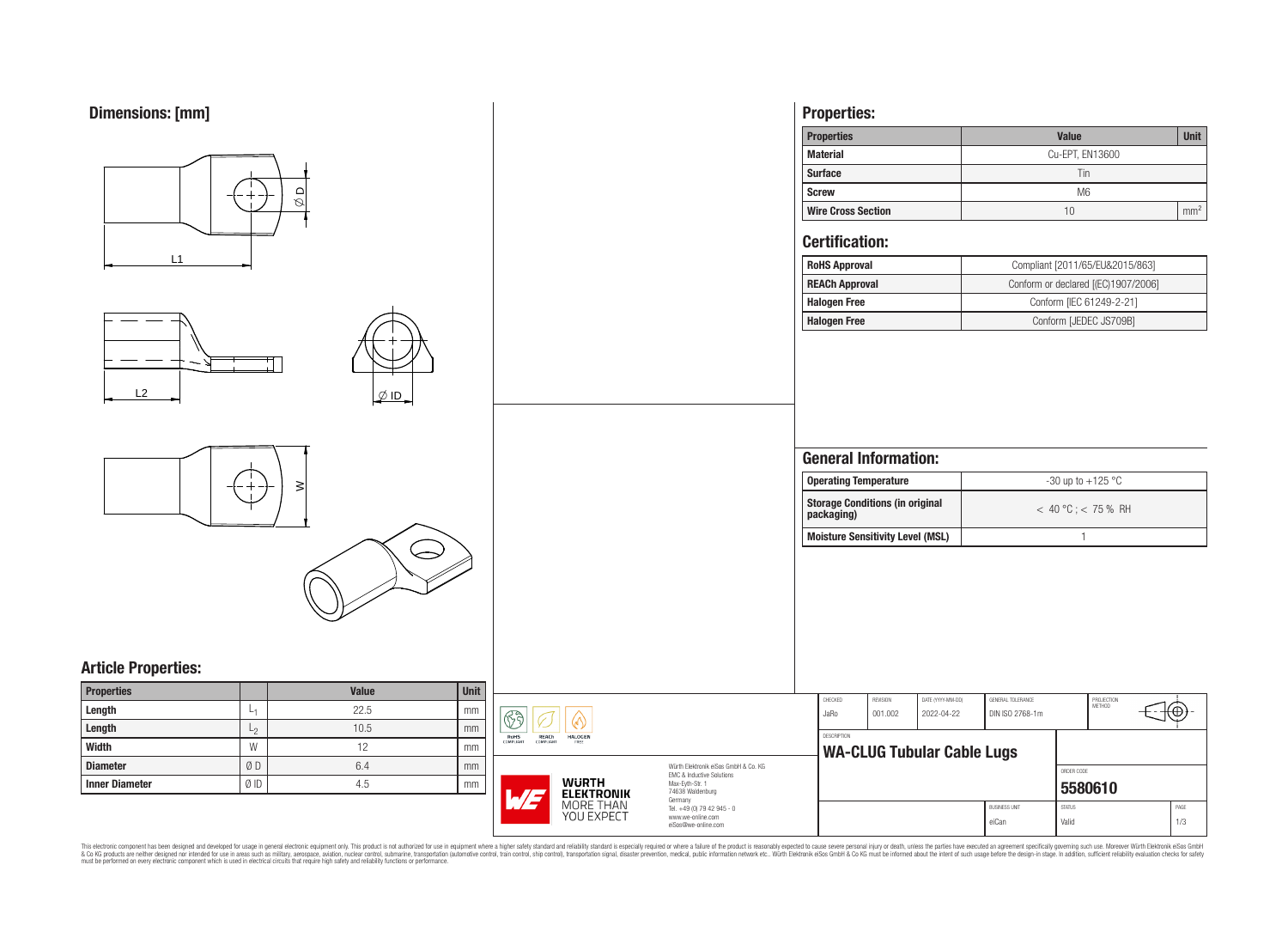# **Cautions and Warnings:**

# **The following conditions apply to all goods within the product series of WA-CLUG of Würth Elektronik eiSos GmbH & Co. KG:**

### **General:**

- This mechanical component is designed and manufactured for use in general electronic equipment.
- Würth Elektronik must be asked for written approval (following the PPAP procedure) before incorporating the components into any equipment in fields such as military, aerospace, aviation, nuclear control, submarine, transportation (automotive control, train control, ship control), transportation signal, disaster prevention, medical, public information network, etc. where higher safety and reliability are especially required and/or if there is the possibility of direct damage or human injury.
- Mechanical components that will be used in safety-critical or high-reliability applications, should be pre-evaluated by the customer.
- The component is designed and manufactured to be used within the datasheet specified values. If the usage and operation conditions specified in the datasheet are not met, the component may be damaged or dissolved.
- Do not drop or impact the components, the component may be damaged.<br>• Wirth Elektronik products are qualified according to international standard
- Würth Elektronik products are qualified according to international standards, which are listed in each product reliability report. Würth Elektronik does not warrant any customer qualified product characteristics beyond Würth Elektroniks' specifications, for its validity and sustainability over time.
- The responsibility for the function of the application of the customer specific products and use in a particular customer design is always the full and autonomous responsibility of the customer. All technical specification for standard products also apply to customer specific products.

### **Product Specific:**

### **Cleaning and Washing:**

- Washing agents used during the production to clean the customer application might damage or change the characteristics of the components. Washing agents may have a negative effect on the long-term functionality of the product.
- Using a brush during the cleaning process may damage the component. Therefore, we do not recommend using a brush during the PCB cleaning process.

## **Potting and Coating:**

• If the product is potted in the customer application, the potting material might shrink or expand during and after hardening. Shrinking could lead to an incomplete seal, allowing contaminants into the components. Expansion could damage the components. We recommend a manual inspection after potting or coating to avoid these effects.

### **Storage Conditions:**

- A storage of Würth Elektronik products for longer than 12 months is not recommended. Within other effects, the terminals may suffer degradation, resulting in bad processability. Therefore, all products shall be used within the period of 12 months based on the day of shipment.
- Do not expose the components to direct sunlight.<br>• The storage conditions in the original packaging
- The storage conditions in the original packaging are defined according to DIN EN 61760-2.
- The storage conditions stated in the original packaging apply to the storage time and not to the transportation time of the components.

### **Packaging:**

• The packaging specifications apply only to purchase orders comprising whole packaging units. If the ordered quantity exceeds or is lower than the specified packaging unit, packaging in accordance with the packaging specifications cannot be ensured.

### **Handling:**

- The maximum permissible torques must be complied with to prevent mechanical destruction of the component and PCB.
- If a component is pre-assembled with an adhesive tape, the adhesive duration cannot be guaranteed. This depends on the surface where the component will be mounted on. It also depends on the environmental conditions the component is exposed to. The customer has to evaluate this for his specific application.
- Violation of the technical product specifications will void the warranty.
- Coated metal parts may have spots and/or deposits because of the rinsing and drying process during plating. The storage and processability are not affected.
- The temperature rise of the component must be taken into consideration. The operating temperature is comprised of ambient temperature and temperature rise of the component.The operating temperature of the component shall not exceed the maximum temperature specified.

These cautions and warnings comply with the state of the scientific and technical knowledge and are believed to be accurate and reliable. However, no responsibility is assumed for inaccuracies or incompleteness.

| $\mathbb{R}$ a<br>V               |                                                                     | CHECKED<br>JaRo                                                                                                                                                                               | <b>REVISION</b><br>001.002 | DATE (YYYY-MM-DD)<br>2022-04-22                  | GENERAL TOLERANCE<br>DIN ISO 2768-1m |                               | PROJECTION<br><b>METHOD</b> | <del>⊣t</del> ⊕+-     |  |             |  |
|-----------------------------------|---------------------------------------------------------------------|-----------------------------------------------------------------------------------------------------------------------------------------------------------------------------------------------|----------------------------|--------------------------------------------------|--------------------------------------|-------------------------------|-----------------------------|-----------------------|--|-------------|--|
| <b>REACh</b><br>RoHS<br>COMPLIANT | <b>HALOGEN</b><br>COMPLIANT<br>FREE                                 |                                                                                                                                                                                               |                            | DESCRIPTION<br><b>WA-CLUG Tubular Cable Lugs</b> |                                      |                               |                             |                       |  |             |  |
| $\overline{\phantom{a}}$          | <b>WURTH</b><br><b>ELEKTRONIK</b><br>MORE THAN<br><b>YOU EXPECT</b> | Würth Elektronik eiSos GmbH & Co. KG<br>EMC & Inductive Solutions<br>Max-Evth-Str. 1<br>74638 Waldenburg<br>Germany<br>Tel. +49 (0) 79 42 945 - 0<br>www.we-online.com<br>eiSos@we-online.com |                            |                                                  |                                      |                               |                             | ORDER CODE<br>5580610 |  |             |  |
|                                   |                                                                     |                                                                                                                                                                                               |                            |                                                  |                                      | <b>BUSINESS UNIT</b><br>eiCan | <b>STATUS</b><br>Valid      |                       |  | PAGE<br>2/3 |  |

This electronic component has been designed and developed for usage in general electronic equipment only. This product is not authorized for use in equipment where a higher safety standard and reliability standard si espec & Ook product a label and the membed of the seasuch as marked and as which such a membed and the such assume that income in the seasuch and the simulation and the such assume that include to the such a membed and the such